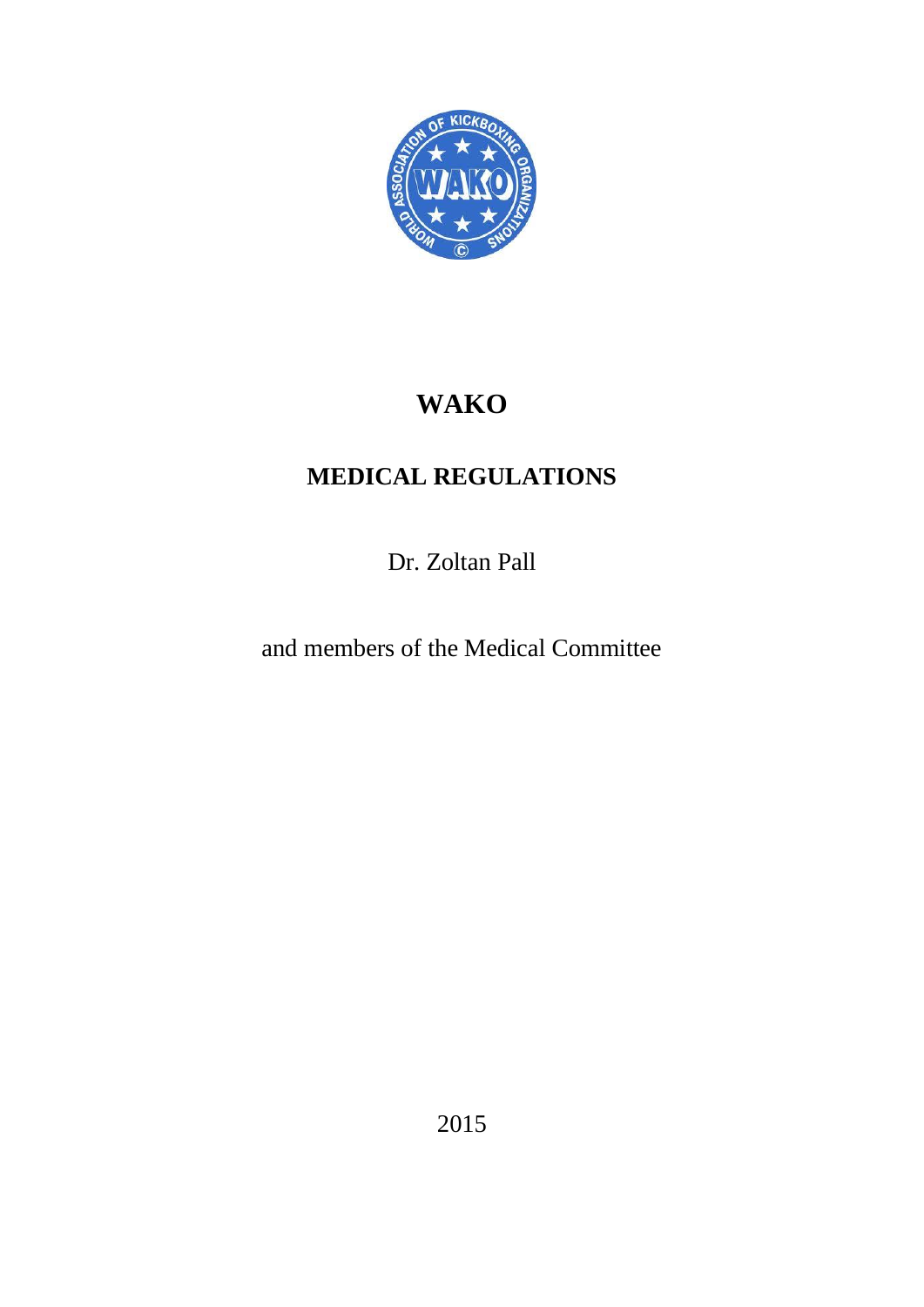#### **Medical Regulations at WAKO Kickboxing Events**

The medical care and perfect health management of participants play a crucial role in the success of a competition or tournament. A successful competition is characterised by low number of injuries or illnesses.

# **The WAKO medical rules and standards have to be followed at each official WAKO event. No exception is allowed!**

**I**. At least one of the doctors of the WAKO Medical Committee has to be present at official WAKO events.

He is: -The coordinator of the medical check- up before competition

-Medical Supervisor of the competition

- after each event he prepares a detailed report for the WAKO president.

A Medical Delegate should arrive 1-2 days before the start of the competition (on Sunday). He meets the chief of the local medical team (CMO= Chief Medical Officer), they inspect the conditions in the arena, the background hospital and discuss the actual medical tasks. In this way it is possible to correct the failures and shortages.

#### **II. Duty of the organizer:**

### **A. At medical examination:**

- To assure the optimal number of medical personnel ( depending on the number of participants). The doctors must be familiar with combat sports.
- Room (or rooms if necessary) for medical examination. Separation of female athletes!
- Medical examination is compulsory for ring and tatami sports (except of musical forms).

### **B**. **At competition:**

- Medical personnel: optimal number of doctors, paramedics (if the paramedic system is official in the organizing country) and ambulance cars (1 doctor for 2 rings or 2 tatamis). The chief of the local medical team (CMO) must have graduation in emergency medicine, trauma surgery or intensive care!

 In those countries where the paramedic system is official, the CMO can act with 2-3 paramedics together (CERTIFIED PARAMEDIC, not nurse or Emergency Medical technician!!!) , the second doctor is not mandatory.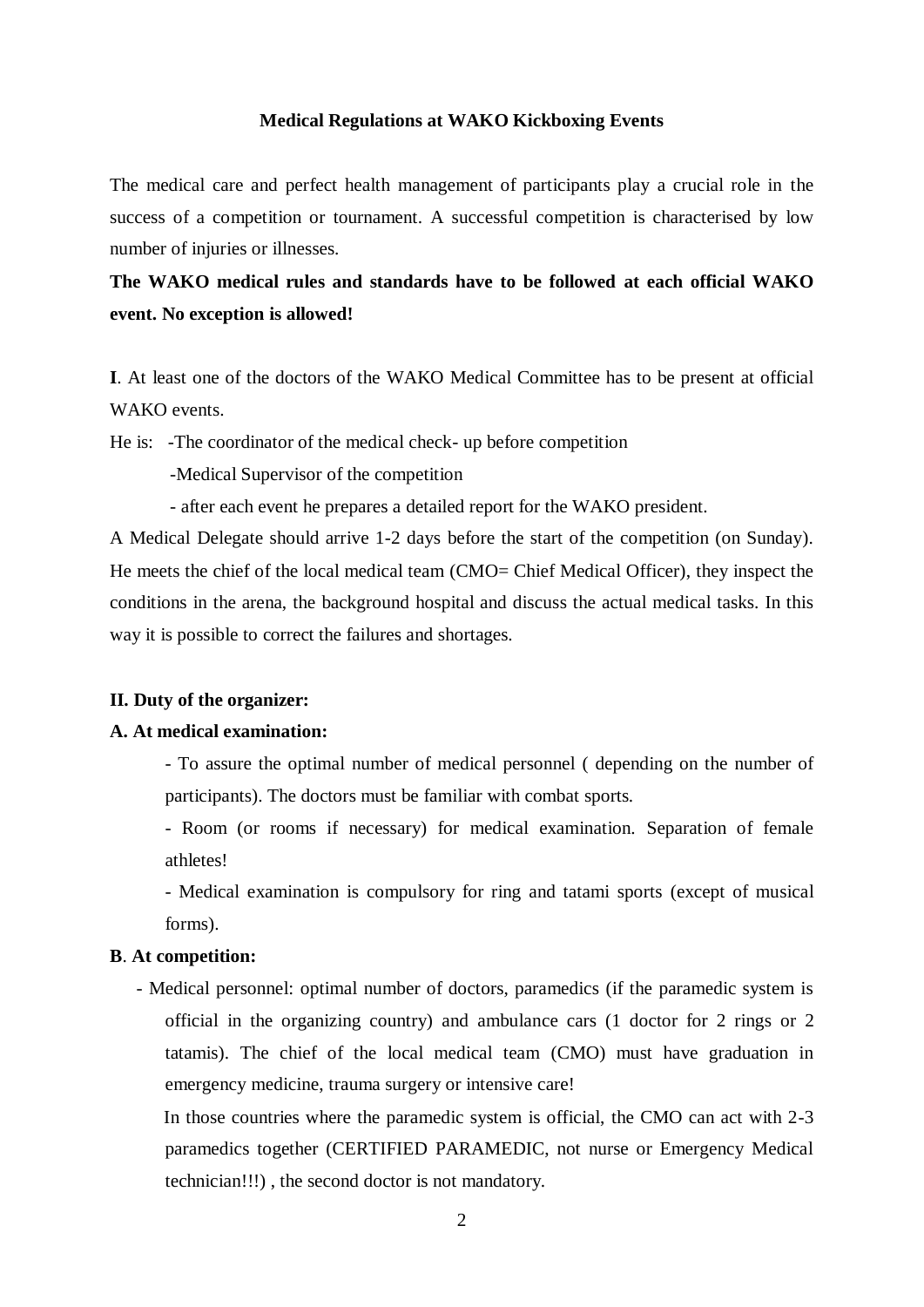Paramedics without doctor are not enough! The CMO must be a specialized DOCTOR!

- $-$  2 ambulances with full equipment and staff
- The medical table must be clear and visible, marked with a red cross
- Distinguished clothes are mandatory, for the medical personnel with specification "Doctor", "Paramedic", "Nurse", "Driver" etc.
- Providing emergency service for out-of-competition time (24 hours emergency service in the area of the athletes hotel)
- Disinfectant solution at each ring or tatami, gloves and paper towel for the removal of blood. Cleaning of blood is strictly forbidden by hands or using a piece of paper.
- Gloves for judges and referees

# **III**. **Duty of the local doctors:**

The CMO must be a senior doctor, with specialization in emergency medicine, trauma surgery or intensive care, and must be familiar with local medical resources and with combat sports, especially kickboxing.

At least one of the doctors must be familiar with the Local Emergency System (EMS), with Advanced Cardiac Life Support (ACLS) and with the use of Automated External Defibrillator (AED).

– Local physicians are obliged to note all injuries and to report any kind of injury, disease or abnormality to the Medical Supervisor!

The following should be taken care of:

Hygienic regulations and guarantee of the public health authorities (must be shown to the Medical Supervisor).

The place where athletes will receive their meals

- Nutritional composition of meals

Prior to each WAKO event the Medical Supervisor and the Local Medical Staff discuss details of medical management of the event and the doping control.

If the local doctors do not speak English the organizer must provide a translator.

# **Medical Examination:**

Mandatory for ring sports and tatami sports (except of musical forms)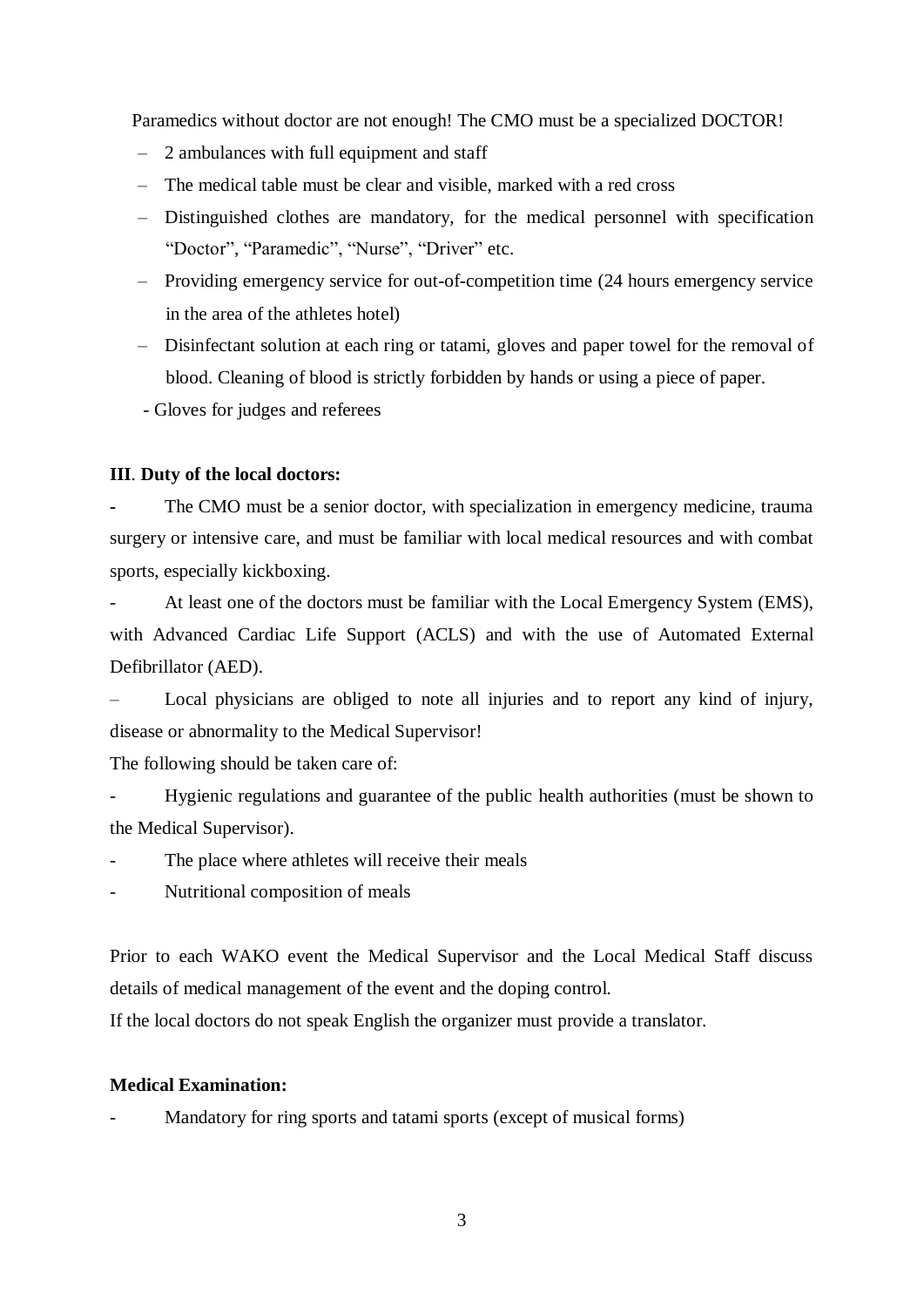Each competitor must have the medical certificate with the annual medical examination written in ENGLISH, with the signature and stamp of an authorized doctor by the National Federation. The WAKO Medical Form is the best one.

For ring sports and KL a yearly neurological examination is obligate!

– Each athlete has to complete the Health Questionnaire, about the athlete's history and also a Liability Form. Without this forms the competitor is not allowed to participate at the competition. There will be NO EXEPTION.

#### **Tests at Medical Examination:**

-BP, eye, nose, throat, heart and lung, skin, extremity examination. CAVE: skin infections!

In case of injury on ring or tatami: the first on scene is the local doctor. He (she) will decide if the athlete is able to continue or not the fight. If not, the athlete must be taken to the Medical Room. From this moment the NF team doctor has the right to treat his own team member, with the condition that he / she is a WAKO ACCREDITED DOCTOR.

#### **WAKO accreditation of team doctors**

Each National Federation is eligible to accredit maximum 3 doctors. Thus a WAKO Accreditation Form should be filled out and submitted latest by June 30 to the chairman of the Medical Committee. Each accredited MD get an official WAKO Accreditation Card, which enables him/her to enter the fighting area.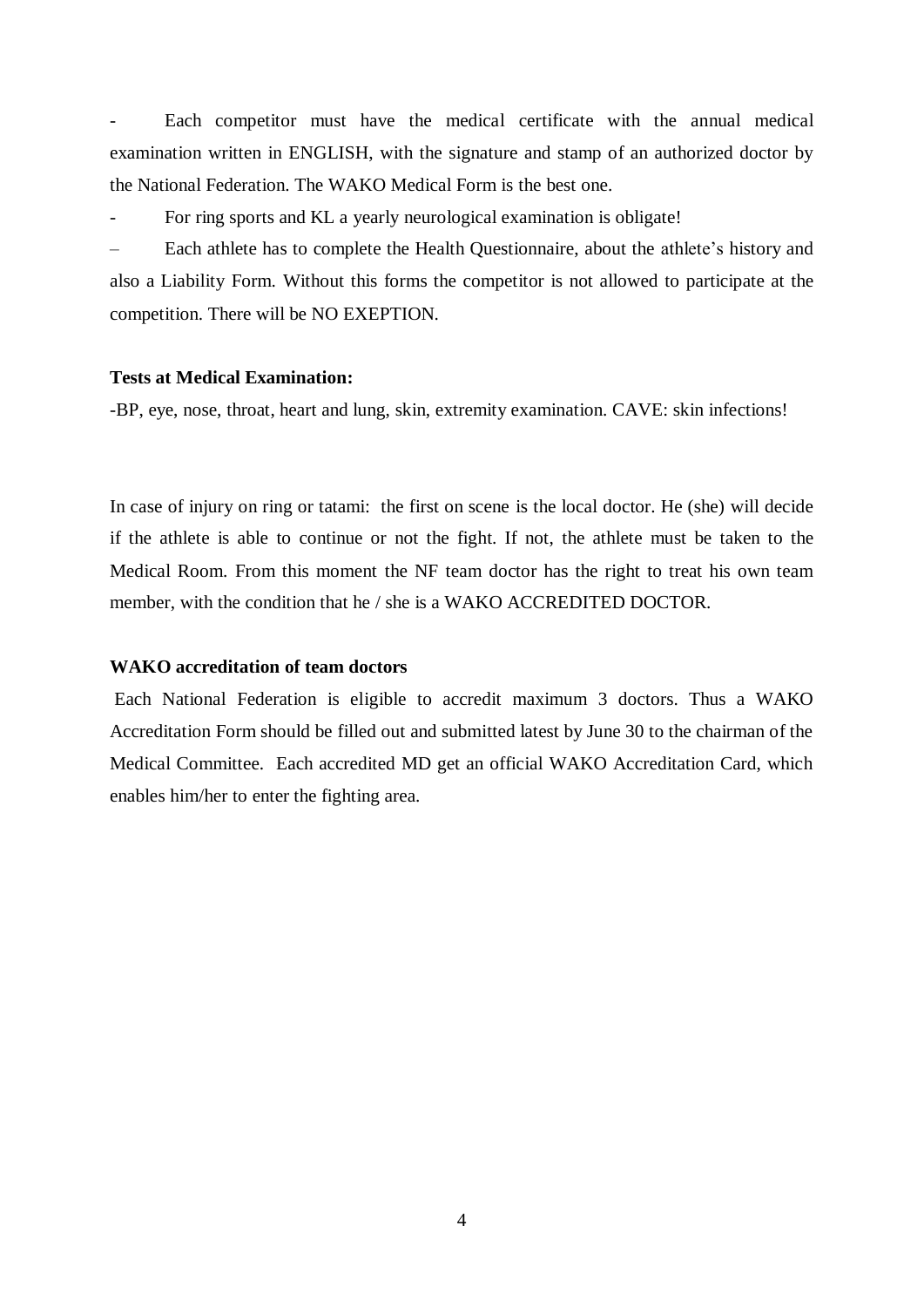# **– EQUIPMENT CRITERIA**

To maximize the security for the athletes WAKO have created equipment criteria procedures. All suppliers to WAKO official championships must sign this form. These criteria can also be considered as guidelines for all our affiliated nations. See attachment.

### **NECESSARY MEDICAL EQUIPEMENT:**

-disposable gloves -paper towels -gauze for compression of bleeding wounds -vaseline -saline and antiseptic solutions for cleaning wounds -floor cleansing solutions and disposable wipes -aethyl chloride (or alternative) spray for cooling effect -supply of ice cubes -storage boxes for ice cubes -plastic bags -non adhesive dressing for wounds -adhesive tape -bandages -sterile strips -eye wash sterile solutions -scissors -forceps -disposable tongue depressors -pen torch -nasal tampons -tweezers -glucose tablets -spatula for throat exam -otoscope -ophthalmoscope -stethoscope -sphygmomanometer -mirror to replace contact lenses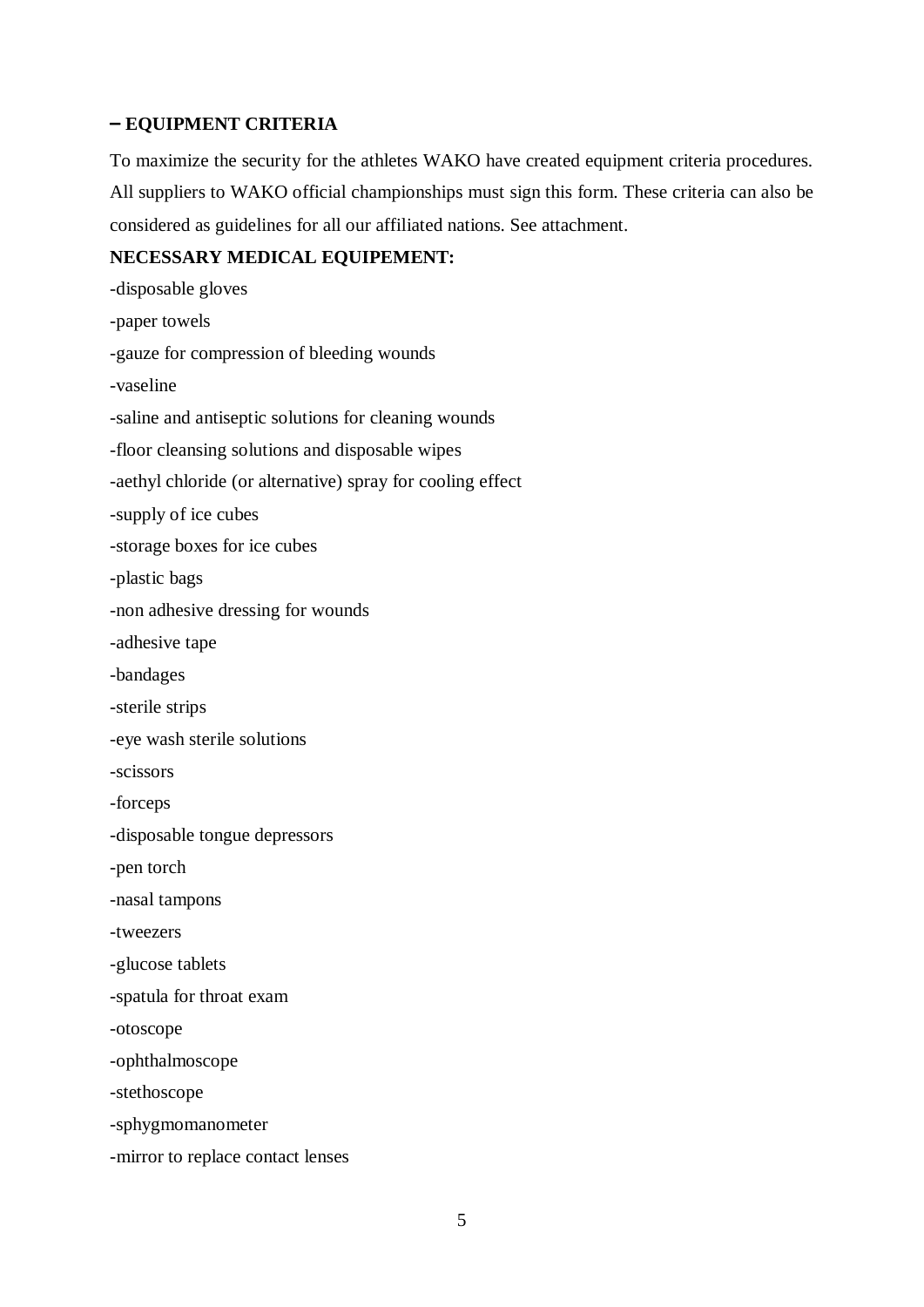-retention splints for fractures -Stiff neck collars of different sizes -nasopharyngeal tubes or laryngeal mask -ventilatory mask -i.v. catheter -i.v. perfusion fluids -analgesic medication -sterile suture packs -AED(automatic external defibrillator) - pulsoxymeter

#### **Minimal Suspension Periods after KO or Head Injury:**

- An athlete who has been knocked out due to a head-blow during the fight, or if the referee has stopped the fight because of severe head trauma(RSCH) which prevents him continuing, will be examined by a doctor immediately afterwards, and accompanied to hospital by the ambulance on duty.
- An athlete who has been knocked out due to a head-blow during the fight, or if the referee has stopped the fight because of severe head trauma which prevents him continuing, will not be allowed to take part in another competition or bout for a period of **between 3 and 6 months** after the KO( depending on severity of injury).
- An athlete who has been knocked out due to a head-blow during the fight, or if the referee has stopped the fight because of severe head trauma which prevents him continuing, in a period of 3 months after suspension, will not be allowed to take part in another competition or bout for a period of **6 months** after the second KO.
- An athlete who has been knocked out due to a head-blow during the fight, or if the referee has stopped the fight because of severe head trauma which prevents him continuing three consecutive times in a period of 12 months, will not be allowed to take part in a competition or a bout for a period of **one year** after the third KO.
- In addition to the above mentioned suspension periods the doctor at place can extend the quarantine period if necessary. Also doctors at hospital based on tests/scan of head can further extend the suspension period.
- A suspension period means that the athlete can not take part in competition in kickboxing no matter what the discipline is. The suspension period is "minimum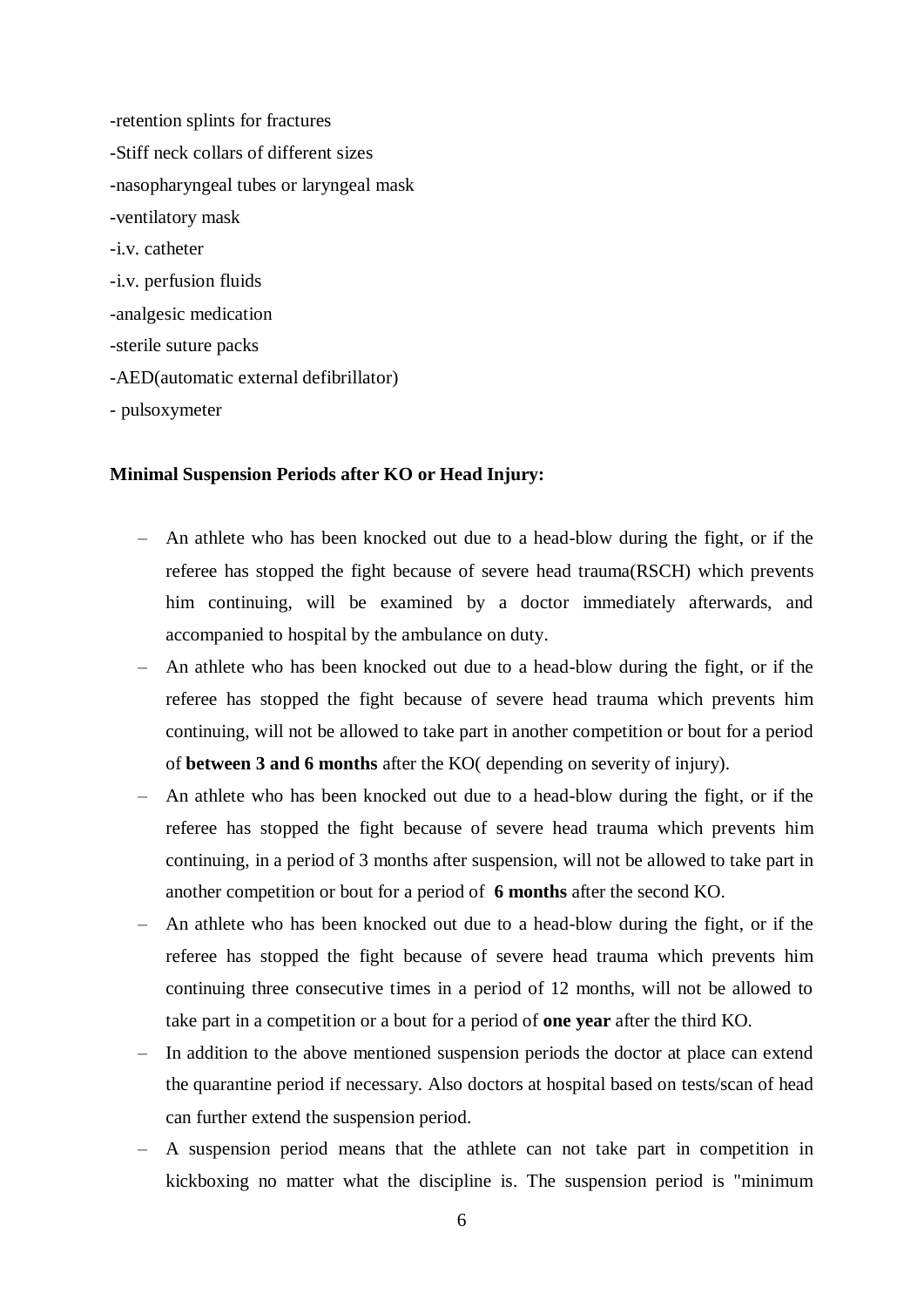period" and can not be overruled even though a head scan shows no visible injuries. The suspension period contains no or light training, and recommendation of training quantity must be discussed between the athlete and his personal doctor.

- When registered a KO or RSC-H an athlete should get a CT Scan or MRI of the head. If needed the athlete will, after recommendation from the tournament doctor, be transported to the hospital immediately for CT scan or MRI. The tournament doctor will as a consequence of the CT scan result conclude any needed extension of a suspension.
- After KO or head injury the athlete will receive from the Medical Supervisor or the official doctor the Head Injury Card (HIC). He must follow the indications written in this card.
- **Head Injury Card:** after K.O. or head injury, the WAKO medical supervisor or the competition doctor have to complete the standard WAKO Head Injury Card. The athlete must follow the recommendations written in the card and can return to official competition only after sending the results of all recommended investigations to the WAKO Medical Committee!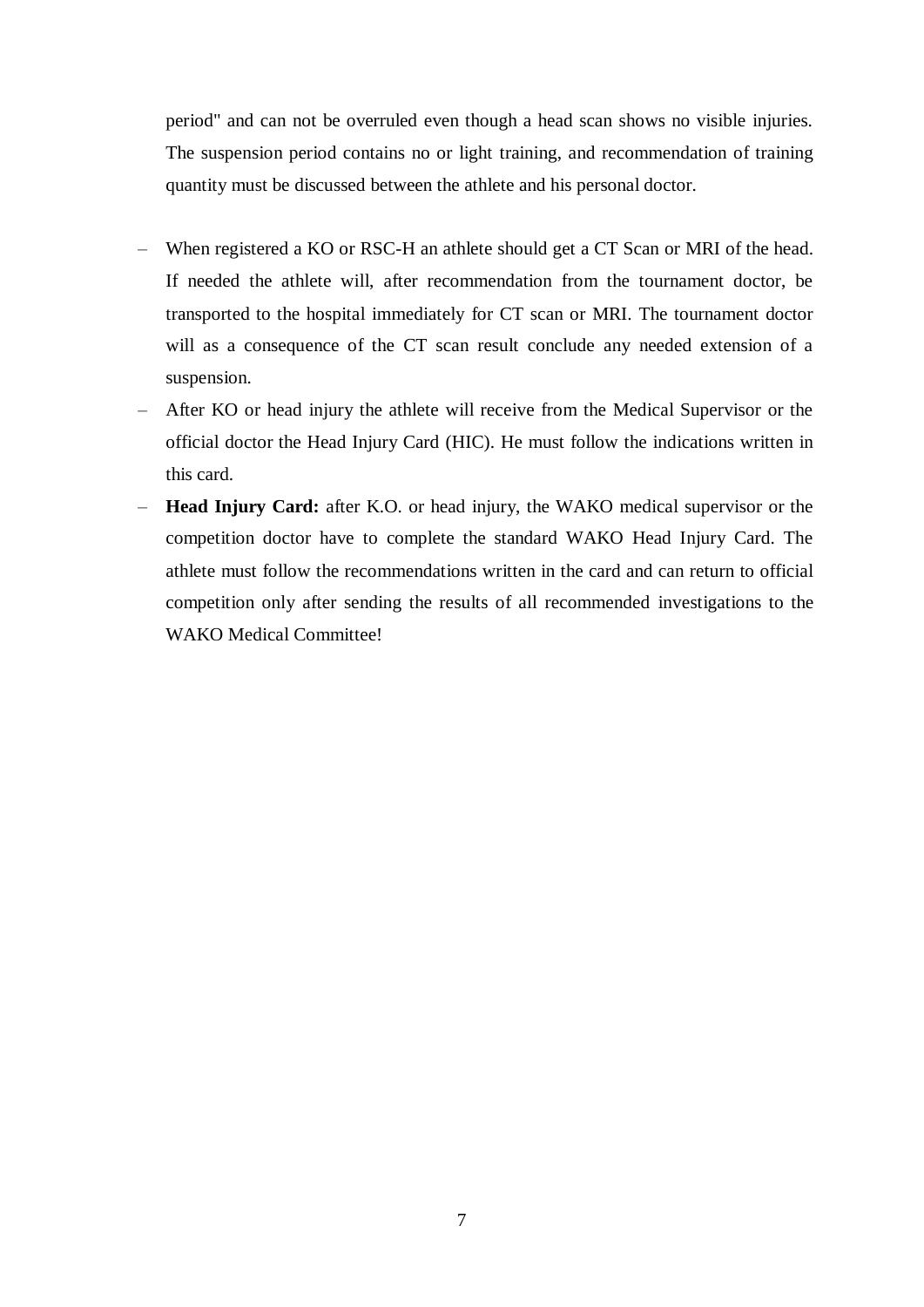# **WAKO Head Injury Card**

Name of competitor:

Date of injury (year, month, day, hour)

Grade of concussion:  $\[\n\alpha\]$  grade I. (Mild)

¤ grade II(Moderate)

 $\alpha$  grade III(Severe)

¤ other injuries:

Treatment:

Return to competition:

Investigations: -CT Scan or MRI

- -neurological examination
- -EEG
	- -psychological examination

The above mentioned examinations must be presented to the WAKO Medical Committee prior returning to competition.

--------------------------------------------------

Doctor's signature and stamp

For the reason that head injuries are the most serious injuries in Kickboxing with long term impact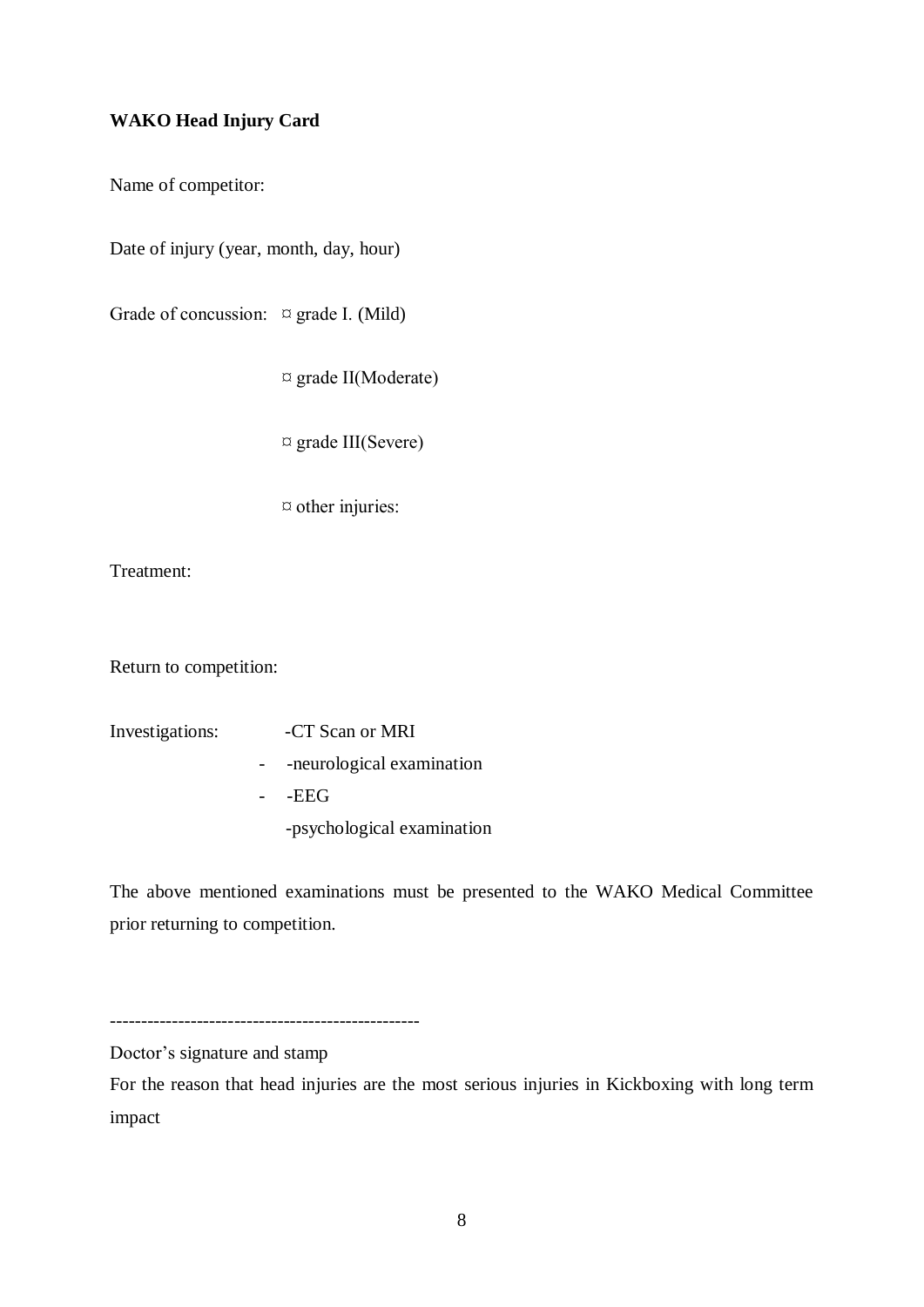# **Injury Statistics**

| <b>Injury Site</b> | <b>Grade of Injury</b> |                 |               | <b>Total</b>  | % |
|--------------------|------------------------|-----------------|---------------|---------------|---|
|                    | I.                     | II.             | Ш.            | <b>Number</b> |   |
|                    | <b>Mild</b>            | <b>Moderate</b> | <b>Severe</b> |               |   |
| Head               |                        |                 |               |               |   |
| Face               |                        |                 |               |               |   |
| Neck               |                        |                 |               |               |   |
| <b>Thorax</b>      |                        |                 |               |               |   |
| Abdomen            |                        |                 |               |               |   |
| Genitalia          |                        |                 |               |               |   |
| <b>Upper Limb</b>  |                        |                 |               |               |   |
| Lower Limb         |                        |                 |               |               |   |
| Total              |                        |                 |               |               |   |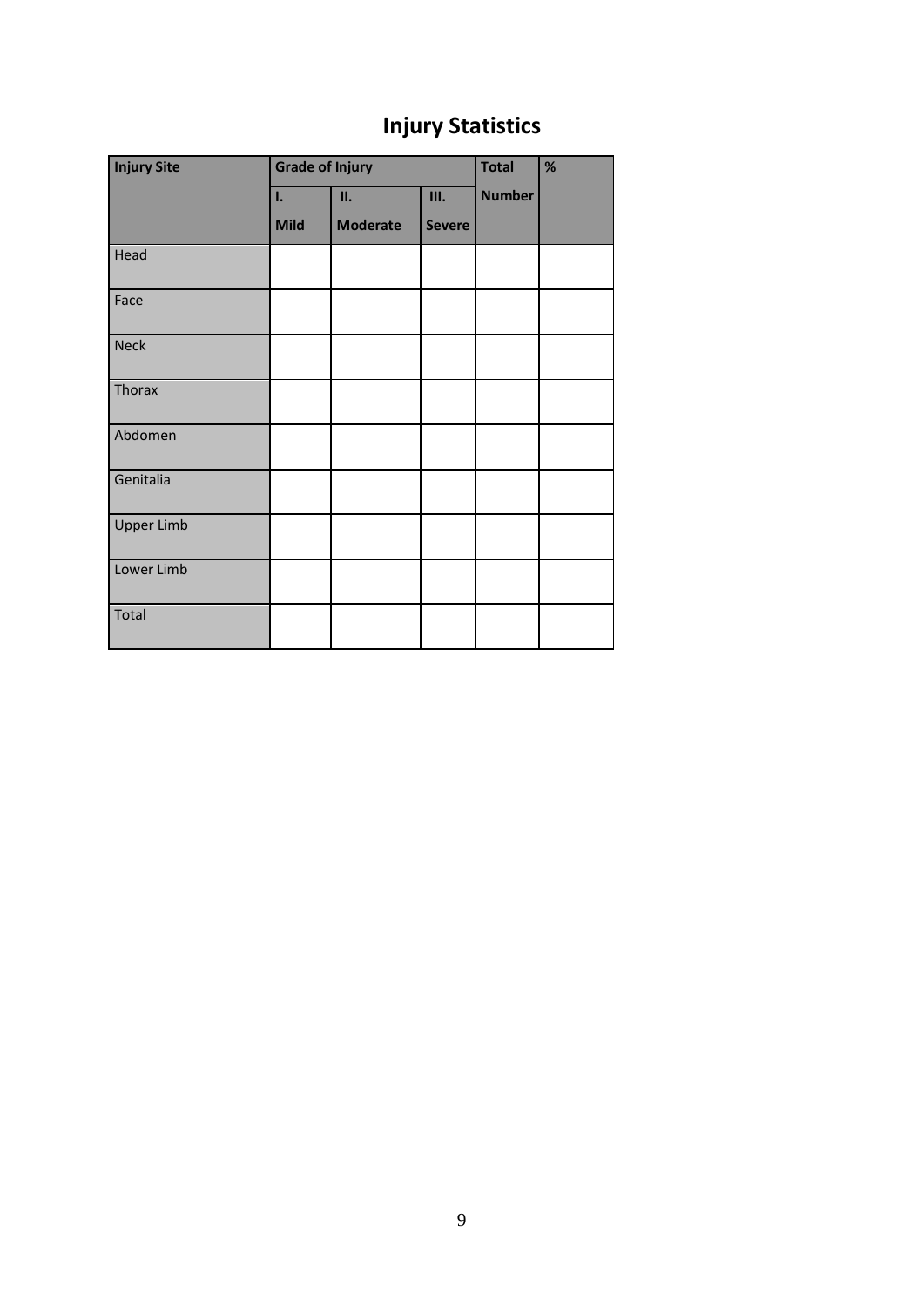| <b>Type of Injury</b>    | <b>Grade of Injury</b> |                 |               | <b>Total</b> | % |
|--------------------------|------------------------|-----------------|---------------|--------------|---|
|                          |                        |                 | <b>Number</b> |              |   |
|                          | Ī.                     | П.              | Ш.            |              |   |
|                          | <b>Mild</b>            | <b>Moderate</b> | <b>Severe</b> |              |   |
| Contusion/Haematoma      |                        |                 |               |              |   |
| Epistaxis                |                        |                 |               |              |   |
| Laceration               |                        |                 |               |              |   |
| Injury<br>requiring      |                        |                 |               |              |   |
| stitching                |                        |                 |               |              |   |
| Concussion               |                        |                 |               |              |   |
| Toe joint dislocation    |                        |                 |               |              |   |
| Contusion<br>solar<br>in |                        |                 |               |              |   |
| plexus or thorax         |                        |                 |               |              |   |
| Contusion in genitalia   |                        |                 |               |              |   |
| Nose fracture            |                        |                 |               |              |   |
| Contusion in larynx      |                        |                 |               |              |   |
| Corneal erosion          |                        |                 |               |              |   |
| Contusion in thigh       |                        |                 |               |              |   |
| Total                    |                        |                 |               |              |   |

| Grade of Injury   Number | % |
|--------------------------|---|
| I. Mild                  |   |
| II. Moderate             |   |
| III. severe              |   |